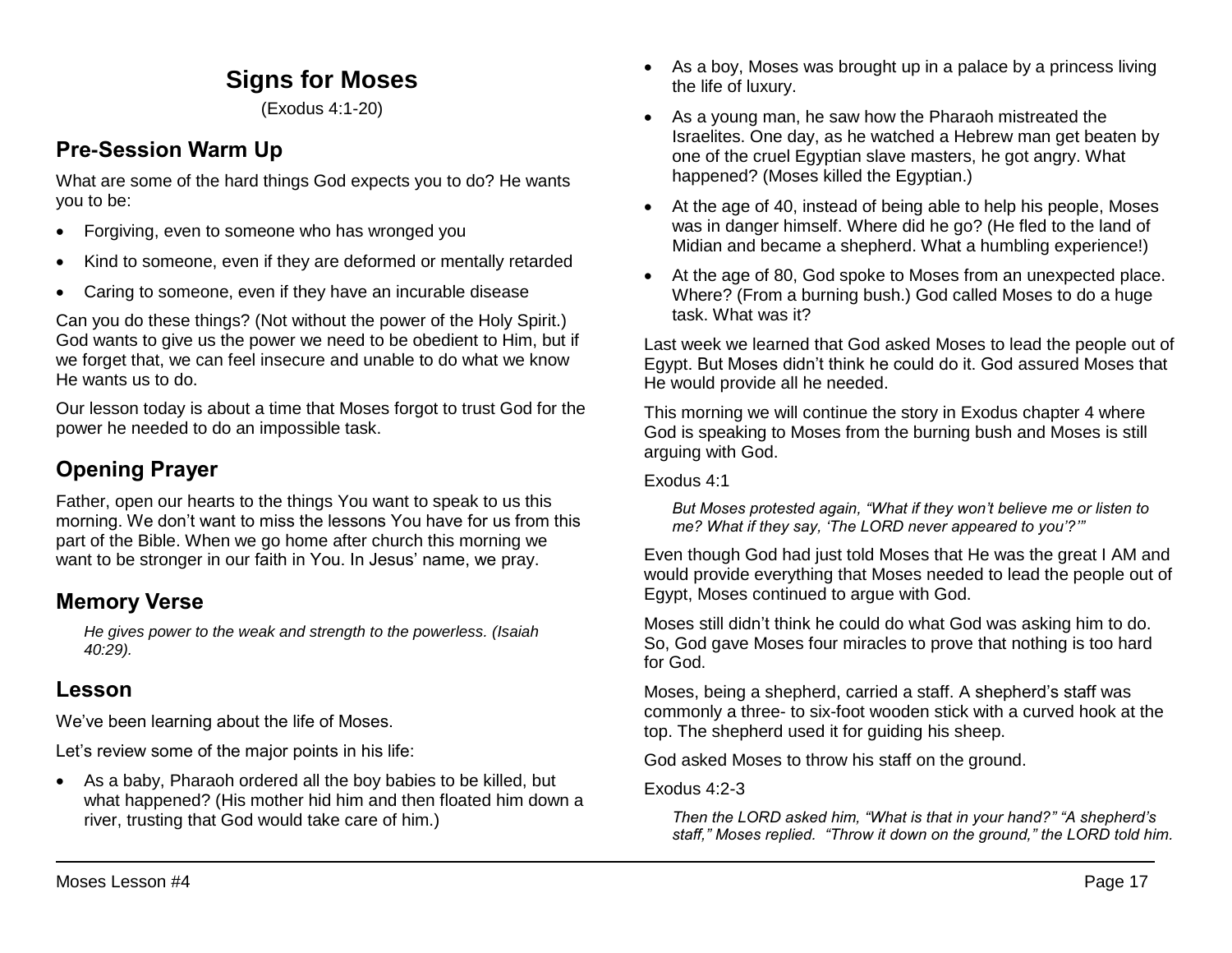*So Moses threw down the staff, and it turned into a snake! Moses jumped back.*

Next God asked Moses to pick up the snake. Moses must have been scared, but he obeyed God's command...

#### Exodus 4:4

*Then the LORD told him, "Reach out and grab its tail." So Moses reached out and grabbed it, and it turned back into a shepherd's staff in his hand.*

Moses' staff was just an ordinary stick; not a magic wand. But God used it to teach Moses an important lesson.

#### Exodus 4:5

*"Perform this sign," the LORD told him. "Then they will believe that the LORD, the God of their ancestors—the God of Abraham, the God of Isaac, and the God of Jacob—really has appeared to you."*

God wanted to show His miraculous powers to prove that He was not limited in what He could do.

Next, He told Moses to put his hand inside his robe.

#### Exodus 4:6

*Then the LORD said to Moses, "Now put your hand inside your cloak." So Moses put his hand inside his cloak, and when he took it out again, his hand was white as snow with a severe skin disease.*

Leprosy was one of the most feared diseases of Moses' time. There was no cure and it caused a great deal of pain and suffering before death. This must have really scared Moses to see leprosy on his own hand.

#### Exodus 4:7

*"Now put your hand back into your cloak," the LORD said. So Moses put his hand back in, and when he took it out again, it was as healthy as the rest of his body.*

God wanted Moses to know that He had all power.

#### Exodus 4:8-9

*The LORD said to Moses, "If they do not believe you and are not convinced by the first miraculous sign, they will be convinced by the second sign. And if they don't believe you or listen to you even after these two signs, then take some water from the Nile River and pour it out on the dry ground. When you do, the water from the Nile will turn to blood on the ground."*

Still Moses wasn't completely convinced. He gave God yet another excuse.

#### Exodus 4:10

*But Moses pleaded with the LORD, "O Lord, I'm not very good with words. I never have been, and I'm not now, even though you have spoken to me. I get tongue-tied, and my words get tangled."* 

Moses was saying he wasn't good at speaking in front of people.

#### Exodus 4:11

*Then the LORD asked Moses, "Who makes a person's mouth? Who decides whether people speak or do not speak, hear or do not hear, see or do not see? Is it not I, the LORD?*

God reminded Moses that He had created Moses' mouth! He knew Moses' abilities and He would help him know what to say.

If God asks us to do something He will help us get the job done. We can trust God to provide the right words to say and give us the strength, courage, and ability we need.

#### Exodus 4:12

*Now go! I will be with you as you speak, and I will instruct you in what to say."* 

But Moses still tried to wiggle out of doing God's will...

#### Exodus 4:13

*But Moses again pleaded, "Lord, please! Send anyone else."* 

Moses was begging God not to choose him to lead the people out of Egypt. Moses asked God to send someone else!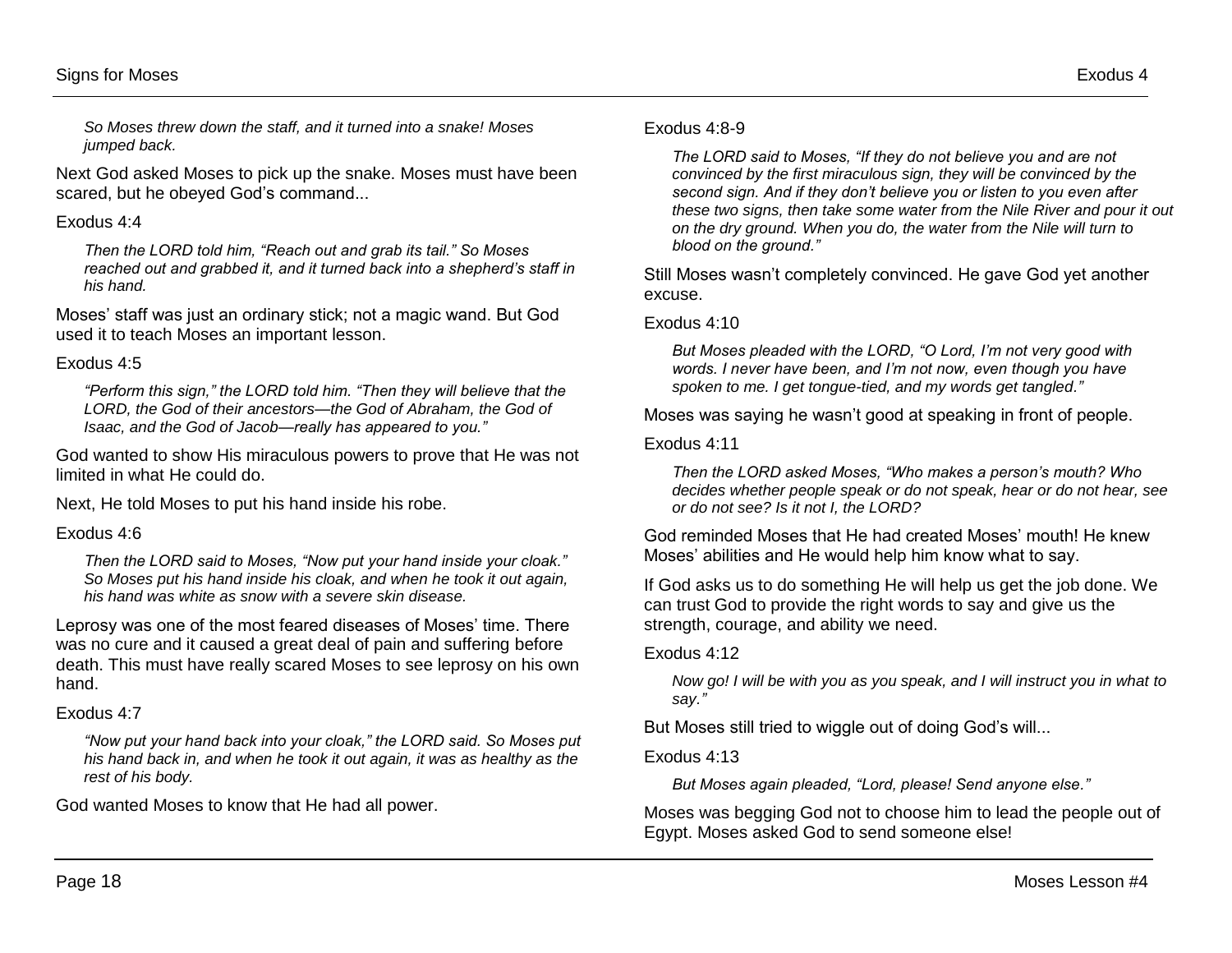At this point God gets angry with Moses…

#### Exodus 4:14-16

*Then the LORD became angry with Moses. "All right," he said. "What about your brother, Aaron the Levite? I know he speaks well. And look! He is on his way to meet you now. He will be delighted to see you. Talk to him and put the words in his mouth. I will be with both of you as you speak, and I will instruct you both in what to do. Aaron will be your spokesman to the people. He will be your mouthpiece, and you will stand in the place of God for him, telling him what to say.*

God chooses Aaron, Moses' brother, to go with Moses as a spokesman.

Then God tells Moses to take his staff with him so he can perform miracles.

#### Exodus 4:17

*And take your shepherd's staff with you, and use it to perform the miraculous signs I have shown you.*

Finally, Moses realized that God would provide the power he needed to carry out the job God had given him to do, and he decided to go. So, he said *good bye* to Jethro, left the land of the Midianites, and headed for Egypt.

#### Exodus 4:20

*So Moses took his wife and sons, put them on a donkey, and headed back to the land of Egypt. In his hand he carried the staff of God.*

God had a plan for Moses' life and He's got a plan for yours, too. He wants you to trust Him to give you the power to do what He has called you to do. You need to ask God to help you to trust His power. We also need to obey Him.

Do you remember what God's name is? I AM. He is everything you need. He is your wisdom, your peace, your strength, and your courage to do what He asks you to do. Remember, *He gives power to the weak and strength to the powerless*. (Isaiah 40:29).

# **Closing Prayer**

Lord, Moses forgot that it is You that gives us the power to do what You ask us to do. Help us to learn to trust You and to rely on You for the wisdom and the confidence to do what we know is right, no matter what others say or think. In Jesus' name, we pray. Amen.

# **Learning Activities**

### **Craft Corner**

### **Game Center**

Use the following review questions in game of your choice:

- 1. Why did Moses almost die as a baby? (Pharaoh ordered all the boy babies killed.)
- 2. Where did Moses grow up? (He was raised by a princess in a Palace.)
- 3. What did Moses do when he saw a Hebrew man get beaten by one of the cruel Egyptian slave masters? (He killed the Egyptian.)
- 4. From what unusual place did God speak to Moses? (A burning bush.)
- 5. What were the four miracles God gave Moses to perform to show that he was God's representative? (The staff turned into a snake, the snake turned back to a stick, and, the hand turned leprous and back to normal.)
- 6. Still Moses wasn't convinced that he could do the job. What was Moses' next excuse for not doing God's will? (He said he wasn't good at speaking.)
- 7. Who did God send alongside of Moses to be his spokesman? (Aaron, his brother.)
- 8. What did you learn today that God wants you to do? (Trust and obey.)